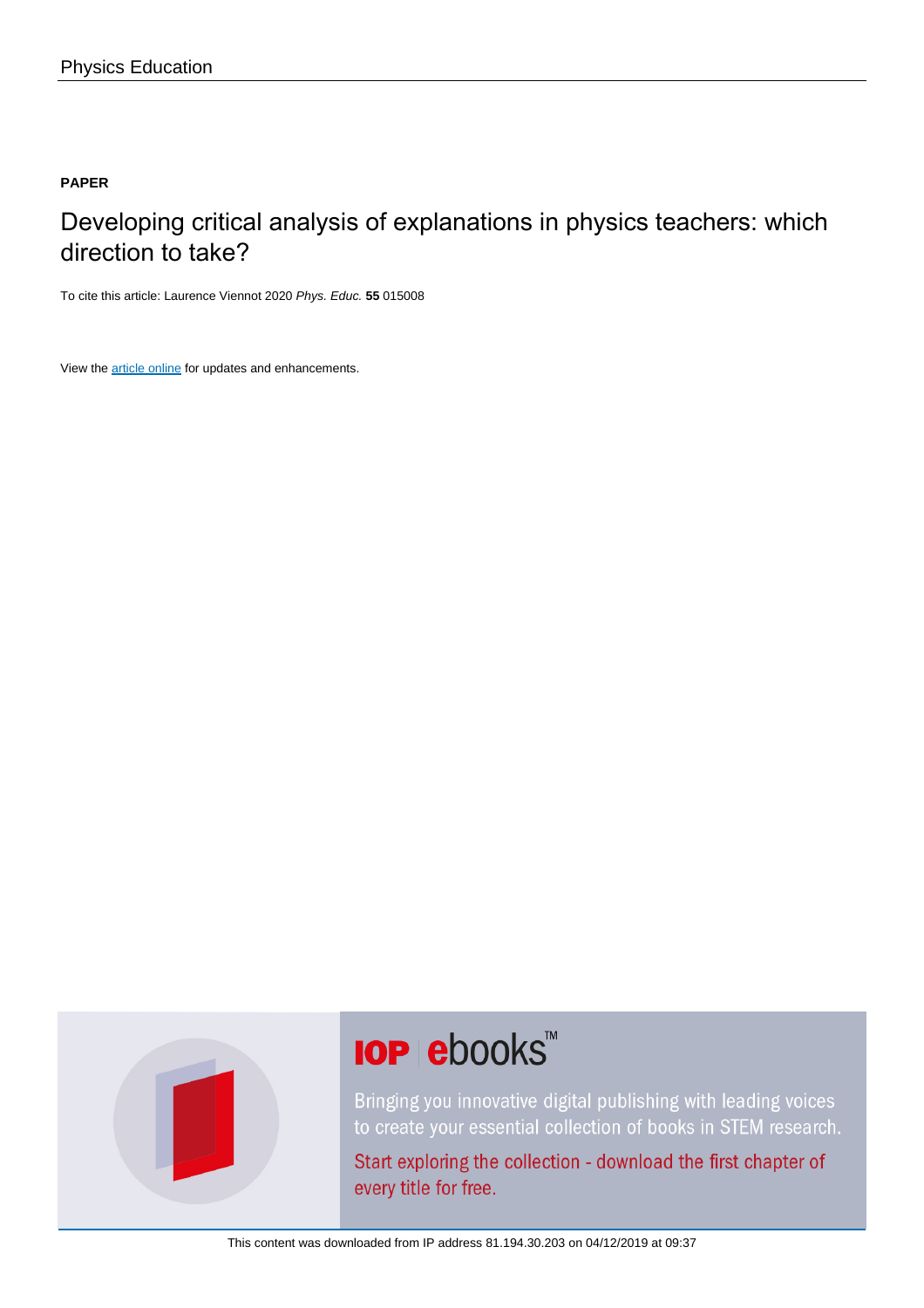Phys. Educ. **55** (2020) 015008 [\(10](#page-10-0)pp)

# **Developing critical analysis of explanations in physics teachers: which direction to take?**

# **Laurence Viennot**

Matter and Complex Systems UMR 7057 University of Paris and CNRS

E-mail: [laurence.viennot@u-paris.fr](mailto:laurence.viennot@u-paris.fr)



Critical analysis is universally advocated as a key goal of science teaching. In that context, the article explores the responses of beginning teachers (BTs) to explanations used in science education. Specifically, the study asks how BTs can be helped to ground their pedagogical choices in a critical analysis of explanations introduced during ordinary physics teaching. Referring to results from previous investigations, the main obstacles to activation of a critical attitude (even among experts) are discussed. On that basis, a tool is described for multi-criteria 'quality diagnosis' of such explanations. The two dimensions of this analytical grid are flaws (reasons for rejecting or having strong doubts about an explanatory text) and factors that may prompt misleading interpretations. Supplemented by more positive criteria such as simplicity or mnemonic value, three examples illustrate how the grid can be used to articulate the strengths and weaknesses of an explanatory text. In particular, the examples show how two explanations of the same phenomenon (in this case, flotation) can be compared using this form of multi-criteria analysis. The final section recapitulates the benefits and limitations of the tool and discusses more broadly how critical analysis can be supported and enhanced in the context of physics education.

### **1. Introduction**

This paper is inspired by the widely accepted need to develop critical thinking in physics students and teachers. As Bailin and Siegel argued, 'critical thinking is often regarded as a fundamental aim and an overriding ideal of education' [\[1](#page-9-0)] (p 188). Official reports about science education (e.g. [\[2](#page-9-1)]) align with this view and universally advocate for critical thinking as a priority objective in this field. This article discusses how to help teachers and students 'to contend with ambiguities, to make sound judgments about what to accept and what to question' [\[3](#page-9-2)] regarding explanations in science education. The phrase *critical analysis* will be used below to designate an observable intellectual activity of this type.

That said, the paper adopts a limited approach to critical analysis; in particular, 'controversial' or 'socio-scientific' issues are not addressed here, despite their crucial importance [[4,](#page-9-3) [5](#page-9-4)]. The target context is in principle less complex: texts that are commonly used in physics education or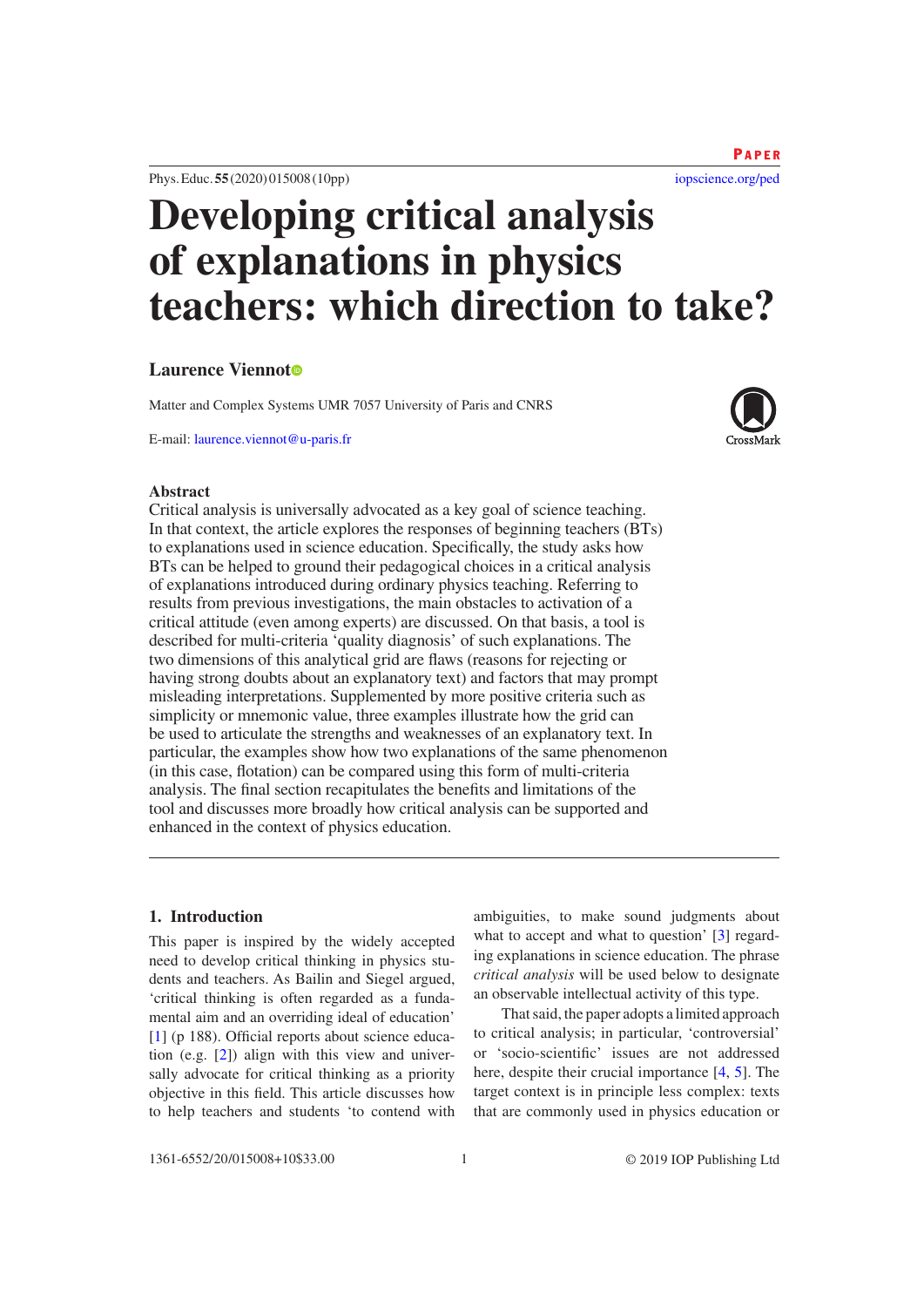that explicate phenomena commonly taught in an academic framework and/or in popularised accounts. The issue of what to conclude from an experiment is an essential component of an education in critical analysis [\[6](#page-9-5)]. The complementary approach developed here is based on Norris and Phillips' assertion [[7\]](#page-9-6): 'Science (…) could not exist as an oral tradition; texts are essential, not optional. They are a constitutive feature of science—just as empirical data collection is. An understanding of science therefore requires the ability to read texts' (p 1502). On this view, the question is how we might promote this ability in teachers as well as students. Critiquing an explanation should be seen, first and always, as a means of more fully understanding a topic and identifying a direction for personal research. An individual or a group can be said to have mastered a topic when appropriate explanations can be produced and their conditions of validity analysed and when contestable arguments can be appropriately discussed and potentially rejected. Moreover, concerning teachers, an efficient critical analysis of explanations in physics can be seen as opening the door to well informed pedagogical decisions. Indeed, it is often the case that several explanations are available for a given physical phenomena, and it seems desirable to have explicit criteria to choose the most appropriate one for a given audience.

What can be done to reach these goals? In relation to ordinary topics of physics and explanations introduced during ordinary physics teaching, what direction should one take?

After recalling some results from previous related investigations (section [2\)](#page-2-0), the main anticipated obstacles to the development of a critical attitude will be discussed (section [3](#page-2-1)). A tool to effectuate a multifaceted 'quality diagnosis' of explanations will then be described (section [4](#page-3-0)), followed by some examples of how to use it (section  $5$ ). The final section  $(6)$  $(6)$  will summarise the benefits and limitations of such a tool, and wider ranging suggestions will be advanced for fostering critical analysis in physics education.

# <span id="page-2-0"></span>**2. A few observations from empirical research**

To begin, it is useful to note that the texts to be criticised are not confined to controversial ideas such as 'the Earth is flat'; there are many flawed explanations in common teaching contexts too. Although it is hard to accept, there are many examples of 'teaching rituals'—that is, contestable explanations that are both very common and undiscussed. These include the idea that a hot air balloon can stay at a stable altitude with the same pressure everywhere around the envelope and inside [\[8](#page-9-7)], or the common explanation of the movement of electrons in a circuit exclusively in terms of the charge on the battery poles [[9,](#page-9-8) [10](#page-9-9)]. There are many other such examples, as for instance in [[11\]](#page-9-10).

The persistence of such rituals over decades [\[12](#page-9-11)] implies a certain tolerance on the part of teachers and textbook writers. In a series of investigations based on interviews with beginning teachers [[13\]](#page-9-12), it has been observed that such critical passivity may occur in persons with all the necessary knowledge to criticise a flawed explanation—a condition we characterised as *expert anaesthesia* (table [1\)](#page-3-1).

In another form of critical passivity, the individual avoids articulating any critique until they feel they have achieved a thorough understanding of the topic in question—even if no specialised knowledge is required to detect a flaw in the explanation. This was by far the most frequent issue; we named it *delayed critique*. Conversely, in *early critique*, someone may articulate a relevant critique without any deep knowledge of the domain. This (rare) case constitutes a highly desirable objective for science education, and especially for beginning teachers. Indeed, students and teachers are increasingly led to seek information about various topics in books or on the web because *they does not know* about these topics. Clearly, it would be counterproductive to wait for complete knowledge of a topic before articulating any critique of a related explanation.

# <span id="page-2-1"></span>**3. What are the main obstacles to the development of critical analysis?**

The anticipated obstacles to developing the capacity for critical analysis differ somewhat for each of the two cases of critical passivity reported above.

In cases of delayed critique, one very important obstacle mentioned by beginning teachers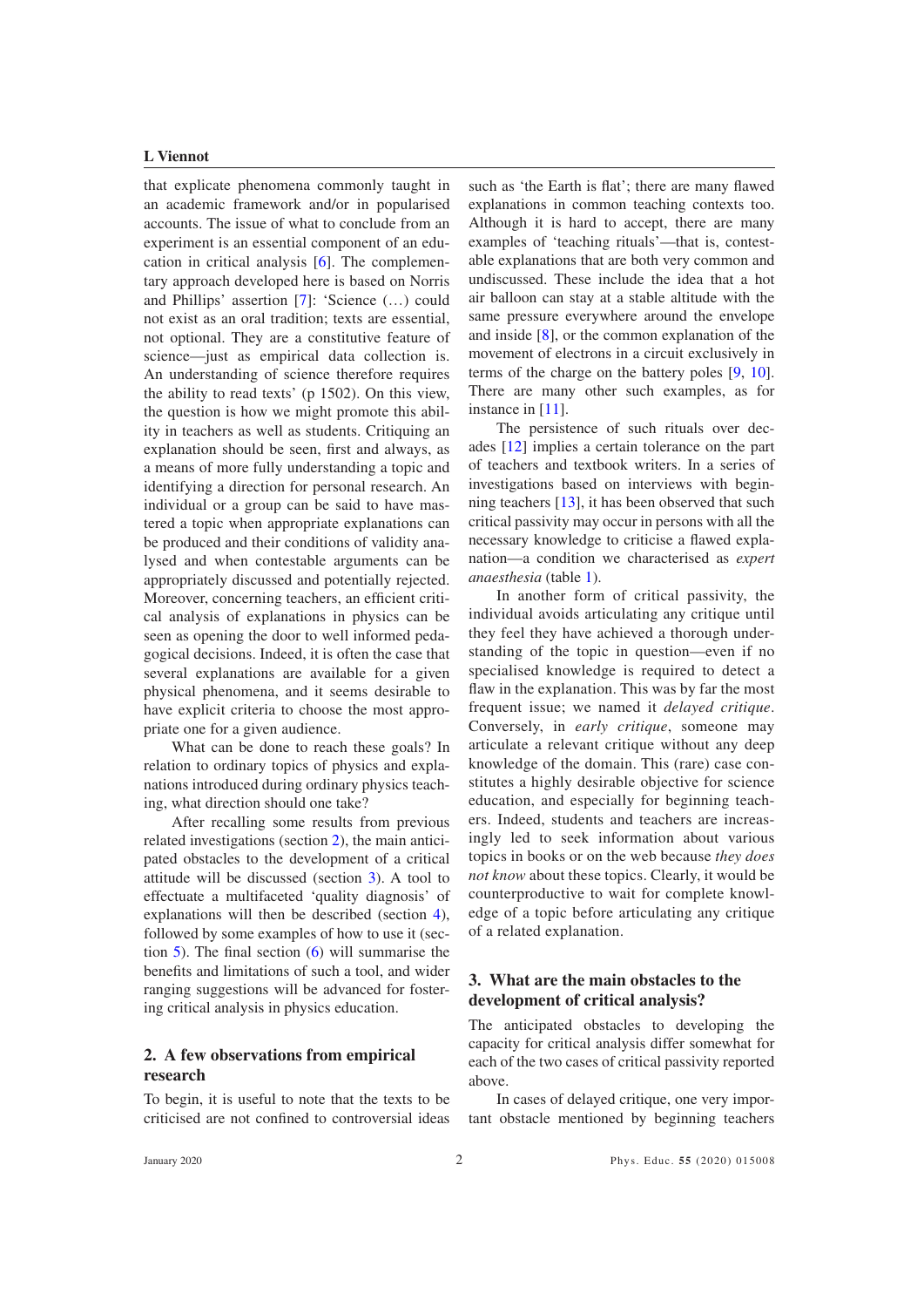| <b>Table 1.</b> Three types of critical response when discussing a questionable explanation in physics [13]. |                                                                                                                                                                             |                                                       |  |  |  |
|--------------------------------------------------------------------------------------------------------------|-----------------------------------------------------------------------------------------------------------------------------------------------------------------------------|-------------------------------------------------------|--|--|--|
| Type of critical<br>response                                                                                 | Description                                                                                                                                                                 | Observed frequency<br>in beginning teachers           |  |  |  |
| Expert anaes-<br>thesia                                                                                      | Absence of criticism in someone with all the necessary<br>knowledge of a field to detect an inconsistency or serious<br>inadequacy in an explanation relating to that field | Variable frequency<br>according to physical<br>domain |  |  |  |
| Delayed critique                                                                                             | A subjective need to know more about a field before<br>making any criticism of an explanation within this<br>domain, even if no specialised knowledge is required           | Majority of the<br>population                         |  |  |  |
| Early critique                                                                                               | Expression of a relevant criticism even if one knows very<br>little about the field in question                                                                             | Rare                                                  |  |  |  |

**Table 1.** Three types of critical response when discussing a questionable explanation in physics [[13\]](#page-9-12).

<span id="page-3-1"></span>**Developing critical analysis of explanations in physics teachers: which direction to take?**

when interviewed  $[13]$  $[13]$  is the feeling of incompetence. This feeling may concern the content itself, as for this beginning teacher.

–in this… err… As I have no particular competence in this domain, I am obliged to trust what I am taught (…). I have no clear cut position because I am not competent—I think I am not competent enough.

More broadly, the issue may relate to one's ability to criticise a text:

–We both came out saying that we were unable to analyse the texts as you did; there are many things we had not seen.

–I am seriously questioning my own abilities because I feel I am not capable of doing this (critical analysis) on my own.

–Who am I to criticise what important people have written?

Existing habits are also an aggravating factor, as for instance in these excerpts concerning the angle of contact of a liquid on a solid in the presence of a gas [[14\]](#page-10-1).

–I accept this explanation because I always did so, but I never questioned whether it was legitimate to apply, err, forces on an immaterial line.

–It is not that it worries me (or not); it is that this was my only conception *(forces acting on a point or on a line)*, and this disrupts those conceptions, actually.

Regarding 'expert anaesthesia', one likely obstacle to critique is that, when we know a topic, we do not really read the text for what it is. Instead, we probably look for confirmation of what we know, and we feel reassured when we get this confirmation. If something that we know is missing from the explanation, we may complete the text more or less unconsciously. Clearly, habits are also an aggravating factor; in such situations, the difficulty lies in getting some distance from what we know—rituals included—to analyse what a novice might actually find in this text.

Another obstacle that can hinder both adepts of delayed critique and individuals experiencing expert anaesthesia is a flawed explanation that yields the correct conclusion. A typical case is 'the isobaric hot air balloon'—the flawed hypothesis according to which the pressure is the same everywhere around the envelope as well as inside it. This contradicts the fundamental principle of fluid statics—that is, the role of pressure gradients in flotation. However, as using this hypothesis to calculate Archimedes' up-thrust produces an acceptable result regarding the hot air balloon's condition of equilibrium, critique becomes all the more difficult.

# <span id="page-3-0"></span>**4. Helping physics teachers to critically analyse explanatory texts**

Given the frequency of cases of absent or reluctant critique and the obstacles described by some beginning teachers (feelings of incompetence, the influence of habit) or inadvertent correction of the text and the accuracy of conclusions as a misleading factor, what can we do? To facilitate the activation of critical analysis in science teachers, it seems useful to intervene at several levels, one of which is the psycho-cognitive level. As noted above, when confronted with an explanation of an unfamiliar topic, some individuals may be inhibited by a sense of incompetence; others may exhibit excessive self-confidence, confusing the fact that the text is clear with a belief that they understand the topic. It seems likely that an awareness of these trends is useful and should be developed in each individual. This paper introduces a tool that may facilitate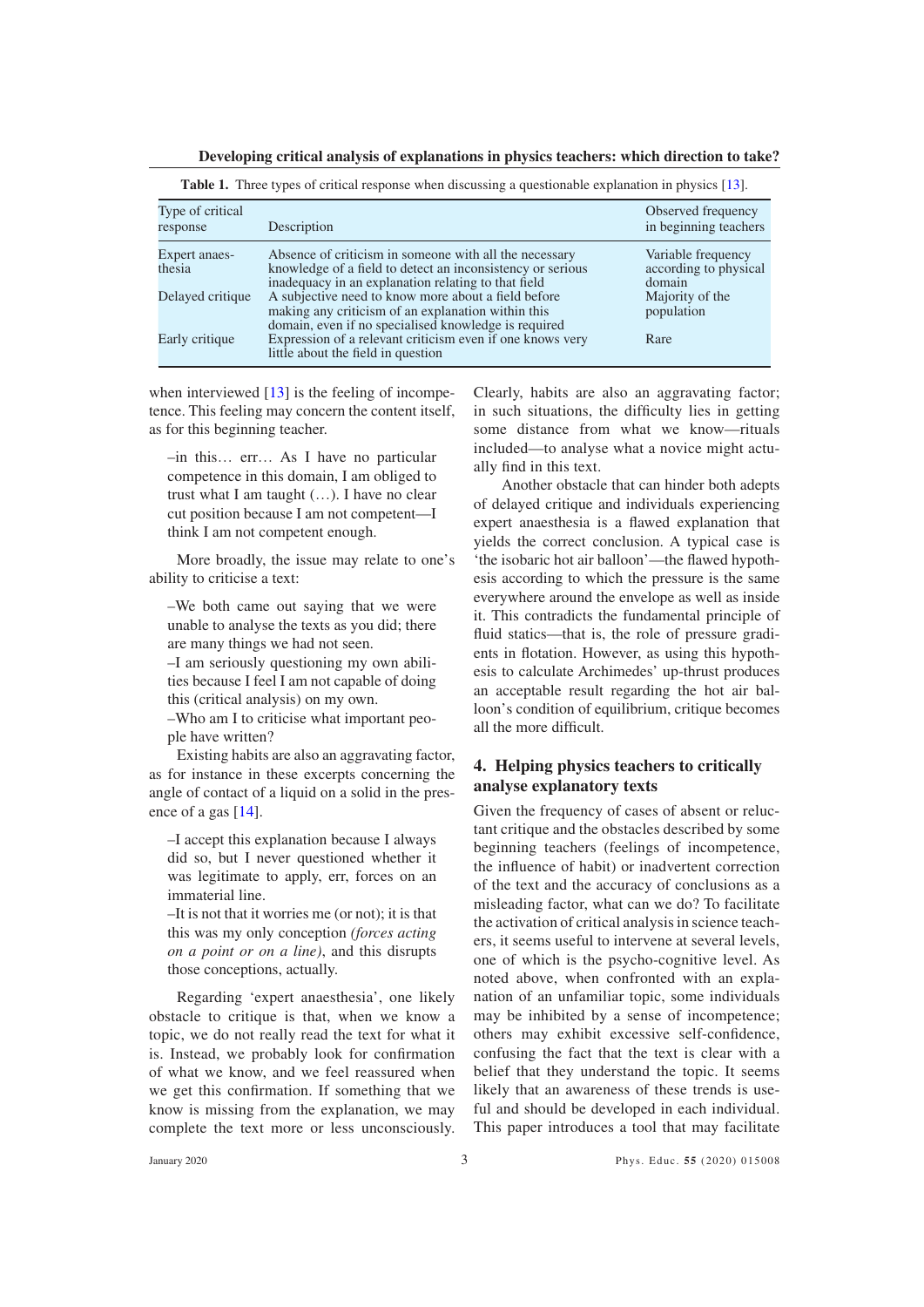<span id="page-4-1"></span>**Table 2.** Types of flaw that indisputably invalidate an explanation or introduce a strong element of doubt.

| Type of flaw                                                                                              | Example                                                                                                                                                                                                   |
|-----------------------------------------------------------------------------------------------------------|-----------------------------------------------------------------------------------------------------------------------------------------------------------------------------------------------------------|
| Internal contradiction                                                                                    | Saying (in the same text) that the pressure below the meniscus in a<br>capillary tube partly filled with liquid is at once greater and smaller<br>than the pressure above the meniscus                    |
| Direct contradiction of a law                                                                             | Saying that Newton's third law holds only for equilibrium situations                                                                                                                                      |
| Indirect contradiction of a law                                                                           | Speaking of a cyclist who accelerates without any friction between<br>him or the cycle and the ground                                                                                                     |
| Logical incompleteness                                                                                    | A tautology, which is equivalent to no explanation at all: 'the veloc-<br>ity of light in air is smaller than in empty space because the index of<br>the air is larger than 1'                            |
| Logical incompleteness, that is,                                                                          | Arguing that, in radiocarbon dating, the $(^{14}C/^{12}C)$ composition of                                                                                                                                 |
| explanations in which at least one<br>link that is necessary for a<br>satisfactory explanation is missing | the atmosphere is stable over time despite the radioactive decay of<br><sup>14</sup> C without explaining why                                                                                             |
| Over-generalisation                                                                                       | 'Objects made of a material denser than water do not float on water'                                                                                                                                      |
| Incompatibility with a thought<br>experiment                                                              | The range of a jet emerging from a pierced bottle on the surface<br>supporting the bottle increases with the depth of the hole' (What<br>about a hole at the level of the surface supporting the bottle?) |

such awareness through precise intervention in critique.

A recent book [\[15](#page-10-2)] provides an example of what this perspective can achieve. The authors proposed a twofold grid of analysis; first, the main flaws affecting an explanatory text are listed with examples (table [2\)](#page-4-1). This list specifies reasons that would indisputably lead to the rejection of an explanation or introduce a strong element of doubt—for instance, the reader is invited to look for a possible internal contradiction, or to pinpoint a missing link in an argument that is presented as logical. A second list (table [3](#page-5-0)) specifies factors (also with examples) that may prompt misleading interpretations, as for example in the case of a 'linear causal argument' characterised by causal chaining of simple events that involve only one variable at a time. More simply, inaccurate designations of the entities involved in an explanation, as well as certain shortcuts and images, can be very misleading, although the consequences of these risks are highly dependent on the target audience.

On the basis of the elements summarised in tables  $2$  and  $3$ , it is possible to formulate a multifaceted diagnosis of physics explanations. However, it should be noted that such characterization can be usefully supplemented by other, possibly positive criteria, such as the simplicity or mnemonic value of the explanation in question, in order to highlight the strengths and weaknesses of such an explanation. In particular, the

generalizability of an explanation to situations that are both different from and close to the one analysed is often an interesting aspect to consider.

It should also be noted that it may be far from obvious whether an explanation belongs to a given category. This is not a serious problem because the objective of this type of tool is not to rigidly apply a classification algorithm but to stimulate reflection. For instance, regarding the category 'logical incompleteness', no analysis is entirely complete, there are always missing aspects. As Ogborn writes [\[16](#page-10-3)], 'Explanations are like the tip of an iceberg, with a large amount of supporting knowledge lurking below the surface' (p 65). In the context of a 'quality diagnosis', it is useful to pinpoint the cases where an essential link is missing in an argumentative chain and, logically, something prevents us from reaching a valid conclusion. This requires judgment. It is also important to identify 'the supporting knowledge lurking below the surface' of an explanation, in other terms its prerequisites.

# <span id="page-4-0"></span>**5. The relevance of quality diagnosis of explanations**

The three examples below illustrate how to implement this 'quality diagnosis' approach. The criteria used to construct these grids are only those that are the most relevant in each case. As indicated above, a teacher may decide to add other criteria.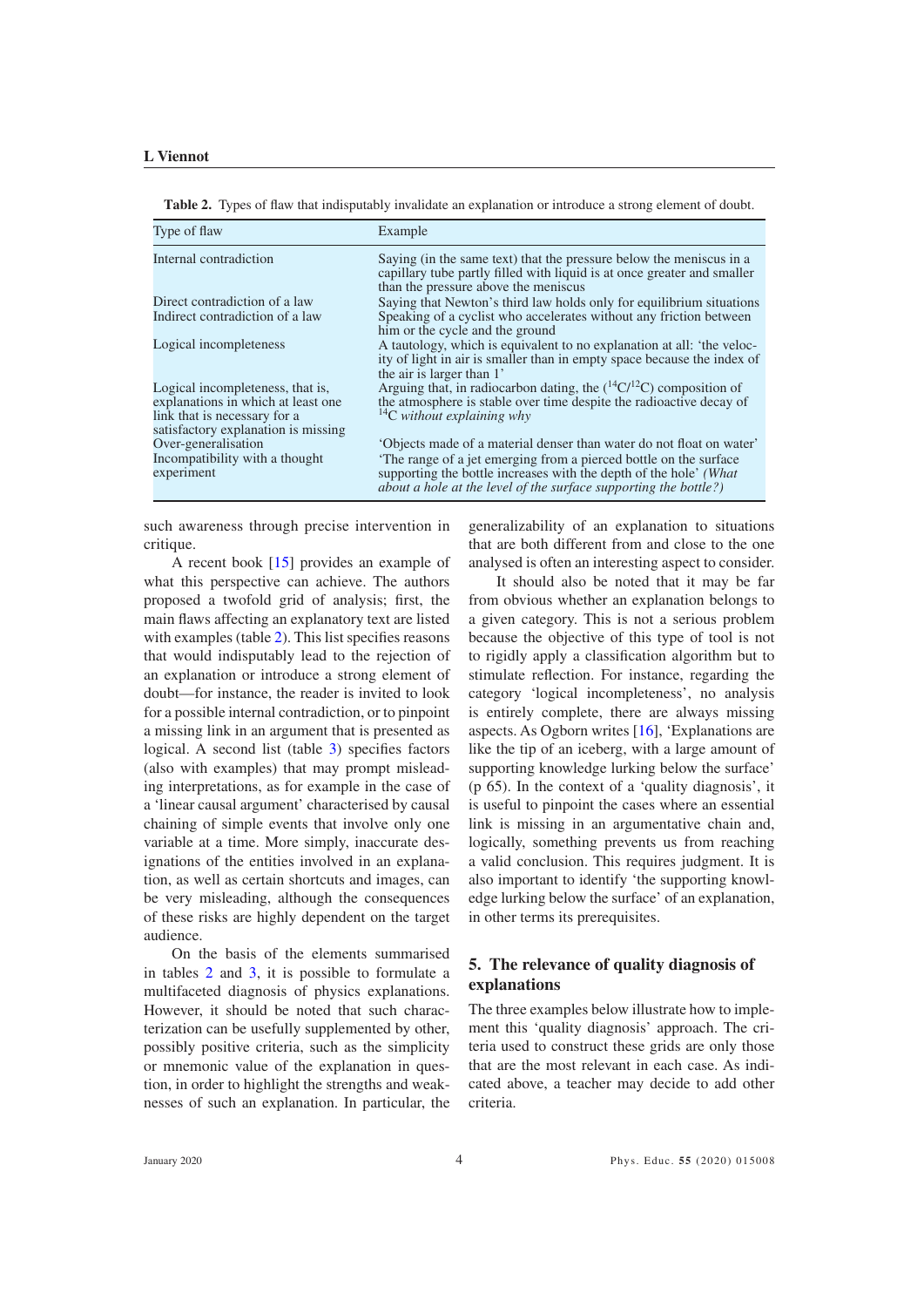|                                        | Table 3. Summary of the main risk factors for critical text analysis.                                             |
|----------------------------------------|-------------------------------------------------------------------------------------------------------------------|
| Risk factor                            | Example                                                                                                           |
| Accuracy of the text's                 | The 'isobaric hot air balloon' (see text)                                                                         |
| conclusion                             |                                                                                                                   |
| (Which may undermine                   |                                                                                                                   |
| <i>judgment</i> )                      |                                                                                                                   |
| Echo-explanation                       | 'Showing rays of light'—for instance, with ray-boxes—without explaining                                           |
| (Explanations echoing)                 | that light cannot be seen from the side.                                                                          |
| common ideas)                          |                                                                                                                   |
| Non-standard designation of            | The acceleration of the period'                                                                                   |
| entities                               | 'A pressure is a force distributed over a surface'                                                                |
| All or nothing                         | Suggesting that a red pigment <i>completely</i> absorbs a green light                                             |
| 'Small' assimilated to 'zero'          | Speaking of a freefall champion jumping from a helium balloon at an altitude                                      |
|                                        | where there is no atmosphere <i>(see text below)</i>                                                              |
| Taking into account fewer              | 'Fewer molecules implies less pressure'                                                                           |
| variables than necessary               |                                                                                                                   |
| (i.e. 'functional reduction')          | (What about the temperature?)                                                                                     |
| Taking account of only one<br>location | Arguing that in an inverted test tube partly filled with liquid over a recipient                                  |
|                                        | filled with the same liquid, the only force acting on the liquid column (other                                    |
| Explicit story-like                    | than its weight) is acting below it<br>Siphon: 'the water contained in the long branch of the siphon flows out. A |
| explanation                            | vacuum is created, and atmospheric pressure causes the water in the container                                     |
|                                        | in which it is immersed to rise in the small branch'                                                              |
| (A linear chain of                     | (Yes, but atmospheric pressure also acts at the end of 'the long branch')                                         |
| cause-effect relationships)            |                                                                                                                   |
| Suggested story-like                   | An image explaining the Hall effect, in which electrons first deviate towards a                                   |
| explanation                            | side of the conductive sample (due to the magnetic force) then end their route                                    |
|                                        | along the axis of the sample (due to the electric force caused by an accumula-                                    |
|                                        | tion of electrons on the side)                                                                                    |
| Image: realism and                     | Rays of light represented as bright lines that you can see with a magnifying                                      |
| symbolism                              | glass                                                                                                             |
| Image: similarity of symbols           | Using the same type of arrows to represent:                                                                       |
|                                        | -Forces and velocities                                                                                            |
|                                        | -Lines of sight and paths of light                                                                                |
| Image: over-selectivity                | Only one ray emerges from each of Young's slits                                                                   |
| Image: structure and scales            | Left/right disposition suggesting a story-like explanation                                                        |
| Analogy/metaphor                       | Liquefaction: 'molecules can no longer resist intermolecular attractions'                                         |
|                                        | (But even in liquid, pressure remains positive, except at the free surface)                                       |

<span id="page-5-0"></span>**Developing critical analysis of explanations in physics teachers: which direction to take?**

<span id="page-5-1"></span>

| <b>Table 4.</b> Quality diagnosis of an explanation of a freefall parachute jump (see text). |
|----------------------------------------------------------------------------------------------|
|----------------------------------------------------------------------------------------------|

| Conceptual<br>simplicity/<br>complexity    | Mnemonic<br>value   | Accuracy of the conclusion                                                                                                                                                                      | 'Small' assimilated<br>to 'zero':                                                                                                                                           | Contradiction<br>of a law                                                                         |
|--------------------------------------------|---------------------|-------------------------------------------------------------------------------------------------------------------------------------------------------------------------------------------------|-----------------------------------------------------------------------------------------------------------------------------------------------------------------------------|---------------------------------------------------------------------------------------------------|
| Easy to under-<br>stand, at first<br>sight | Easy to<br>remember | Given the very low pressure,<br>the beginning of the fall can<br>be assimilated to a free fall.<br>This may seem to legitimise<br>the statement that there is no<br>atmosphere at that altitude | A very low pressure is as-<br>similated to zero pressure,<br>although it is sufficient to<br>provide the required Ar-<br>chimedes' up-thrust (via<br>the pressure gradient) | A balloon<br>cannot remain<br>in a stationary<br>position at<br>altitude in the<br>absence of air |

#### *5.1. Improving an explanation*

Imagine reading the following passage, analysed in ([[15\]](#page-10-2), p 7) about a high-altitude freefall parachute jump in a popular journal.

"To achieve this, he (the hero) will be equipped with a pressurised suit similar to those used by astronauts but adapted to resist extremely low temperatures below 110 degrees Kelvin and equipped with a parachute. He will reach

an altitude of 40000 m in about 3h, aboard a capsule that is also pressurised and attached to a helium balloon. The duration of the jump is about 6min and 25s. In the absence of an atmosphere, Fournier will pass the speed of sound (1067 km h<sup>−</sup><sup>1</sup> ) about 30 s after his departure in a vertical position."

If you wished to use it for teaching purposes, it would be useful to analyse it first, as in table [4](#page-5-1).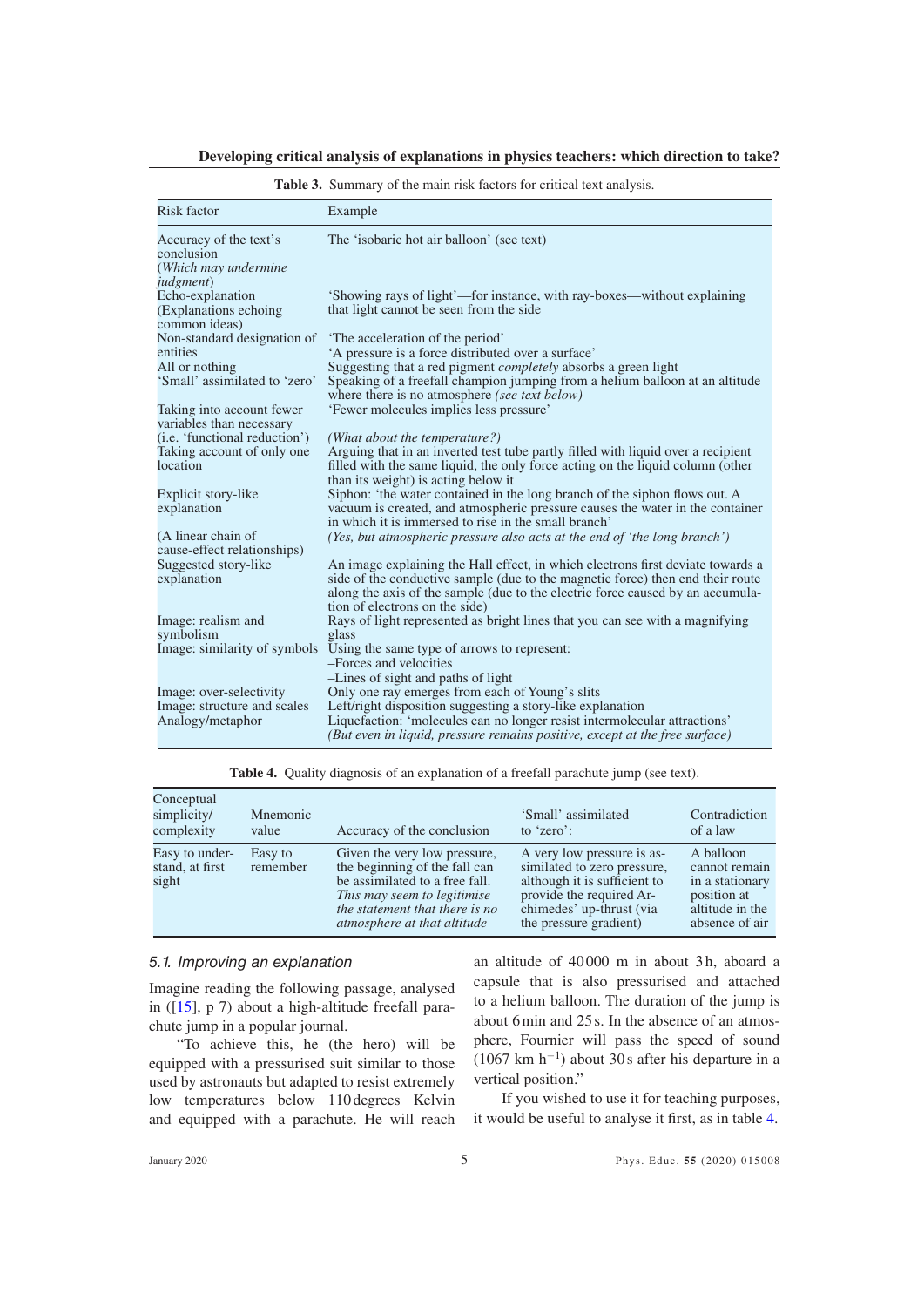<span id="page-6-0"></span>**Table 5.** Even in a popular article, an explanation can be improved at moderate cost in terms of simplicity.

| An explanation about a free fall record                                                                                                                                                                                                                                                                                                                                                                                                                                                                                                                                                                                       |                                                                                                                                                                                                                                                                                                                                                                                                                                                                                                                                                                                                                                                                                                                                                                                                                                                                                                                                                             |
|-------------------------------------------------------------------------------------------------------------------------------------------------------------------------------------------------------------------------------------------------------------------------------------------------------------------------------------------------------------------------------------------------------------------------------------------------------------------------------------------------------------------------------------------------------------------------------------------------------------------------------|-------------------------------------------------------------------------------------------------------------------------------------------------------------------------------------------------------------------------------------------------------------------------------------------------------------------------------------------------------------------------------------------------------------------------------------------------------------------------------------------------------------------------------------------------------------------------------------------------------------------------------------------------------------------------------------------------------------------------------------------------------------------------------------------------------------------------------------------------------------------------------------------------------------------------------------------------------------|
| $\cdots$                                                                                                                                                                                                                                                                                                                                                                                                                                                                                                                                                                                                                      | which might be improved on the basis of table 4                                                                                                                                                                                                                                                                                                                                                                                                                                                                                                                                                                                                                                                                                                                                                                                                                                                                                                             |
| To achieve this, he (the hero) will be<br>equipped with a pressurised suit similar<br>to those used by astronauts but adapted<br>to resist extremely low temperatures<br>below 110 degrees Kelvin and equipped<br>with a parachute. He will reach an alti-<br>tude of 40000 m in about 3 h, aboard<br>a capsule that is also pressurised and<br>attached to a helium balloon<br>The duration of the jump is about 6 min<br>and 25 s. In the absence of an atmos-<br><b>phere</b> <sup>a</sup> , Fournier will pass the speed of<br>sound $(1067 \text{ km h}^{-1})$ about 30 s after<br>his departure in a vertical position' | To achieve this, he (the hero) will be equipped with a pressurised suit<br>similar to those used by astronauts but adapted to resist extremely<br>low temperatures below 110 degrees Kelvin and equipped with a<br>parachute. He will reach an altitude of 40000 m in about 3h, aboard<br>a capsule that is also pressurised and attached to a helium balloon.<br>At this altitude, the atmosphere is very tenuous (about $6 \cdot 10^{-3}$<br>$p_0$ <sup>b</sup> ) but sufficient for the balloon to hold in the air, (given the<br>very large volume of the balloon, Archimedes up-thrust ensures<br><i>its flotation</i> )<br>The duration of the jump is about 6 min and $25 s$ . In the very tenu-<br>ous atmosphere at the beginning of the free fall, the air friction is<br>negligible compared to the weight of the champion. Fournier will<br>pass the speed of sound (1067 km $h^{-1}$ ) about 30s after his departure<br>in a vertical position |

<span id="page-6-3"></span><span id="page-6-2"></span><sup>a</sup> Bold: parts of the text which have been cancelled (in the original explanation) or added (in the modified explanation).  $\frac{b}{p_0}$  is the value of atmospheric pressure at sea level.

| Conceptual<br>simplicity/<br>complexity  | Mnemonic<br>value   | Accuracy<br>of the<br>conclusion                                                                              | Logical<br>incompleteness           | Functional<br>reduction                                                                                                                                     | Contradiction<br>of a law                                        | Generalisability                                                                                                                                                               |
|------------------------------------------|---------------------|---------------------------------------------------------------------------------------------------------------|-------------------------------------|-------------------------------------------------------------------------------------------------------------------------------------------------------------|------------------------------------------------------------------|--------------------------------------------------------------------------------------------------------------------------------------------------------------------------------|
| Easy to<br>understand,<br>at first sight | Easy to<br>remember | This state-<br>ment is<br>compatible<br>with many<br>everyday<br>facts,<br>which may<br>undermine<br>judgment | No logical<br>arguments are<br>used | Only one<br>variable is taken<br>into account—<br>density, although<br>the shape of the<br>object and the<br>way it is put into<br>the water also<br>matter | Yes, indirect<br>contradiction<br>of the law of<br>fluid statics | The extension of<br>this explanation<br>to other fluids<br>is not obvious,<br>because the den-<br>sity of the object<br>must be referred<br>to that of the<br>fluid considered |
| BUT                                      |                     | <b>BUT</b>                                                                                                    |                                     |                                                                                                                                                             | $\Delta p = -\rho g \Delta z$                                    |                                                                                                                                                                                |
| Density is                               |                     | It contra-                                                                                                    |                                     |                                                                                                                                                             | (Usual nota-                                                     |                                                                                                                                                                                |
| an intensive                             |                     | dicts the                                                                                                     |                                     |                                                                                                                                                             | tions)                                                           |                                                                                                                                                                                |
| variable,                                |                     | fact that                                                                                                     |                                     |                                                                                                                                                             |                                                                  |                                                                                                                                                                                |
| which may<br>constitute a                |                     | steel boats<br>can float                                                                                      |                                     |                                                                                                                                                             |                                                                  |                                                                                                                                                                                |
| difficulty                               |                     |                                                                                                               |                                     |                                                                                                                                                             |                                                                  |                                                                                                                                                                                |

<span id="page-6-1"></span>**Table 6.** Quality diagnosis of the statement 'only objects less dense than water can float in water'.

Based on this analysis, it seems clear how the explanation can be improved without much loss to simplicity and clarity. To that end, one might refer to the very low atmospheric pressure at an altitude of 40 km (about  $6 \cdot 10^{-3} p_0$  where  $p_0$  is the atmospheric pressure at sea level). We could add that the friction of the corresponding air on the parachutist is negligible compared to its weight, but that this non-zero value is essential to ensure (via Archimedes' up-thrust) the balance of the helium balloon at this altitude.

The explanation remains relatively simple (table [5](#page-6-0)), and the contradiction of Newton's second law has disappeared. It can be concluded that the revised explanation is more appropriate for a teenage or adult reader.

#### *5.2. Choosing between two explanations*

Flotation is a very popular topic in the early stages of science education, in particular to practice what is often called an Inquiry Based Science Teaching. By plunging blocks of materials of various densities in water, it is easy to 'show' that 'only objects less dense than water can float'. Table [6](#page-6-1) recapitulates various aspects of this statement, the important fact in this regard being that steel boats can float.

It should also be noted that the generalizability of this explanation to a different liquid requires comparing the density of the object with that of a liquid other than water.

Another approach to buoyancy proposed by Ogborn [\[17](#page-10-4)] can be characterised as the

January 2020 6

Phys. Educ. **55** (2020) 015008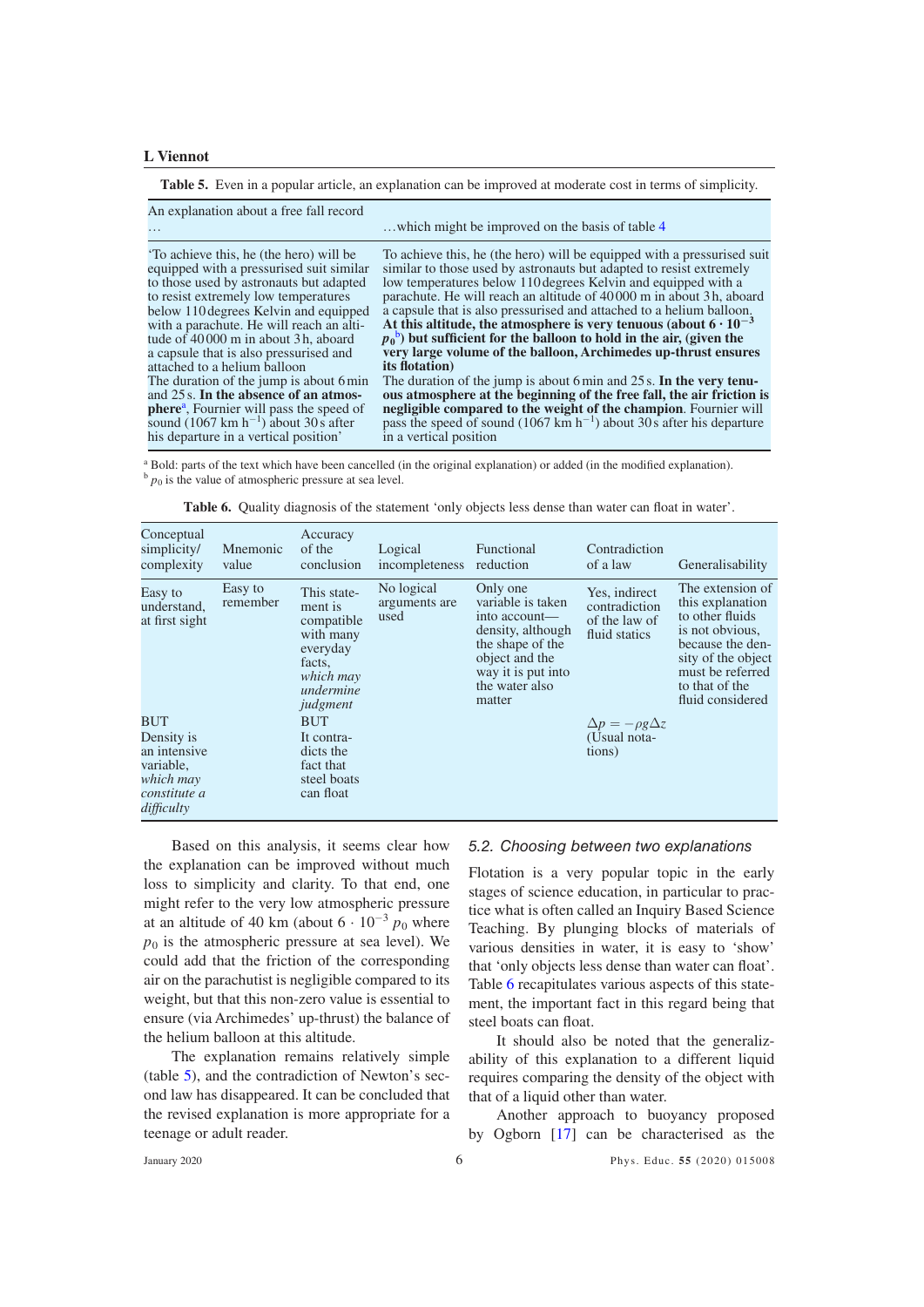<span id="page-7-1"></span>

**Developing critical analysis of explanations in physics teachers: which direction to take?**

**Figure 1.** The mains steps of the explanation proposed by Ogborn [\[17](#page-10-4)], here called 'flotation-hole-in-the-water'.

'hole-in-water' explanation. It is based on the following argument.

Archimedes' up-thrust on an immersed body is the opposite of the push that must be applied to a thin empty and rigid envelope to make the same hole in the fluid (figures  $1(a)$  $1(a)$  and (b)). Placing a volume of the same fluid equal to the 'displaced volume' in this hole maintains the envelope at the same place without pushing it downwards or upwards (figure  $1(c)$  $1(c)$ ) (a thought experiment will suffice). It follows that Archimedes' up-thrust is the opposite of the weight of fluid now in the hole ('the displaced volume'). Instead of placing a volume of fluid equal to the 'displaced volume' in the hole, it is possible to place a smaller volume of steel (figure  $1(d)$  $1(d)$ ) while maintaining the envelope in the same place, which explains why steel boats can float.

Therefore, to predict whether an object can float, it is necessary to:

- determine the maximum volume of the hole that this object can make in the water;
- estimate the weight of the water that can be put in this hole (displaced fluid);
- compare it to the weight of the object to decide whether or not it can float.

Table [7](#page-8-0) summarises a quality diagnosis of this explanation.

Based on the two quality diagnoses in tables [6](#page-6-1) and [7,](#page-8-0) a teacher explaining flotation to a given audience can make an informed choice between the simplicity of the familiar slogan 'Only objects less dense than water can float in water' (which does not hold for steel boats) and the accuracy of the 'hole-in-the-water' explanation. Note that this second explanation can be associated with a physical experience, as you can 'feel' Archimedes' up-thrust when pushing an empty plastic cup into water. When comparing the two explanations, it is also worth noting that one involves an intensive variable (density), which may create a difficulty, especially for very young children. In contrast, the 'hole in the water' argument refers to extensive variables (weight of the immersed body and weight of the displaced volume), which may be easier to grasp.

It seems reasonable to conclude that these quality diagnoses support the 'hole-in-water' explanation, in line with Ogborn's arguments [[16\]](#page-10-3). However, this is a matter of judgment, and a teacher might opt for the other explanation of flotation for a given audience. A quality diagnosis makes explicit the advantages and disadvantages of such a choice, in turn indicating warnings and complements that might usefully be added.

### <span id="page-7-0"></span>**6. Recapitulation and final remarks**

The above reflections are inspired by the general injunction to develop critical thinking among students and science teachers. Leaving aside crucial elements like socio-scientific issues or how to respond to fake news, the focus here is on helping physics teachers to critically analyse the explanatory texts about currently taught topics as used in ordinary teaching contexts. Limited as it is, this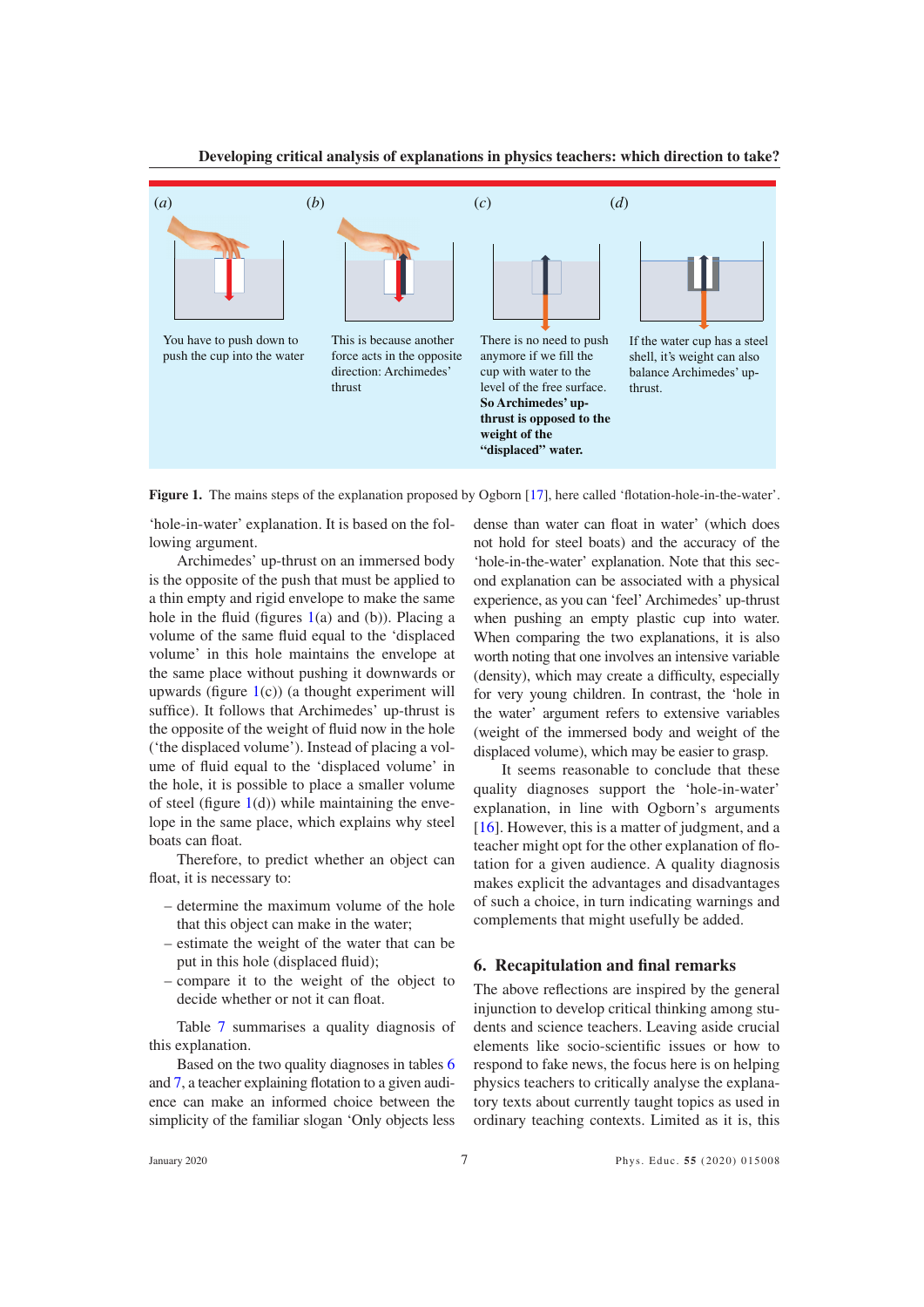|                                                                                                                                                                                                    |                     |                               | <b>Table 1.</b> Quality diagnosis of the note-in-the-water explaination of hotation (see text).                                                     |                                                                                                                                        |                           |                                                                               |
|----------------------------------------------------------------------------------------------------------------------------------------------------------------------------------------------------|---------------------|-------------------------------|-----------------------------------------------------------------------------------------------------------------------------------------------------|----------------------------------------------------------------------------------------------------------------------------------------|---------------------------|-------------------------------------------------------------------------------|
| Conceptual<br>simplicity/<br>complexity                                                                                                                                                            | Mnemonic<br>value   | Accuracy of<br>the conclusion | Logical<br>incompleteness                                                                                                                           | Functional<br>reduction                                                                                                                | Contradiction<br>of a law | Generalisability                                                              |
| Easy to<br>understand:<br>You can <i>feel</i><br>Archimedes'<br>up-thrust with<br>your hand<br>(figure $1(a)$ )<br>The variables<br>in play are ex-<br>tensive, which<br>may be easier<br>to grasp | Easy to<br>remember | Yes                           | You have to<br>admit that the<br>action of the<br>liquid on the<br>'thin envelope'<br>does not depend<br>on what is <i>inside</i><br>this envelope. | No: the two<br>relevant<br>variables<br>(weight of<br>the 'displaced<br>volume, weight<br>of the object)<br>are taken into<br>account' | N <sub>0</sub>            | It is easy to<br>extend this<br>explanation to<br>the case of other<br>fluids |

<span id="page-8-0"></span>**Table 7.** Quality diagnosis of the 'hole-in-the-water' explanation of flotation (see text).

approach seems to respond to a real need, given the lack of relevant guidance.

Previous research [\[13](#page-9-12)] suggests that two opposing subjective states may hinder critical analysis in teachers: a paralyzing sense of incompetence when they feel ill-informed about a given subject, or overestimation of a text's explanatory value when they have a very good command of the subject. Two other important factors (in this case, common to all of us) influence critical passivity: teaching habits and the accuracy of conclusions drawn from an explanation. The potential influence of these psycho-cognitive effects makes education in critical analysis a more complex undertaking. The quality diagnosis approach to explanatory texts is proposed as a possible contribution to the education of science teachers in critical analysis of explanations, or simply as an aid to their current practice.

In fact, investigating how the use of a given explanation for teaching purposes can undermine understanding is not a new idea. The distance between explanations used in teaching and consensual expert accounts of the taught domain is known as *didactic transposition* [[18\]](#page-10-5). In previous investigations [[13\]](#page-9-12), it has been observed that analysing this so-called distance proves very difficult for most teachers—a situation exacerbated by some experts' tolerance for certain flawed explanations.

As described here, the proposed tool guides analysis of the advantages and disadvantages of alternative explanations of physical phenomena. The approach is analytical—that is, it applies various criteria to assess the quality of an explanation

by means of a multifaceted 'quality diagnosis'. Based on previous research [\[13](#page-9-12)], a twofold grid details possible flaws that would lead to the rejection of a given explanation or raise strong doubts about it, along with risk factors that may lead to misunderstanding or critical passivity in relation to an explanatory text. The grid can be completed, in particular by listing the positive aspects of each explanation, such as conceptual simplicity, generalizability, mnemonic value or other criteria. More generally, beyond the detail of this tool, the paper emphasises the principle of analytical diagnosis of quality, which can be adapted to the individual teacher's priorities by construction of their own grid.

It is worth noting that it may be far from obvious whether an explanation belongs to a given category, and this requires judgment. The goal of this type of tool is not to rigidly apply an algorithm but to stimulate reflection, helping teachers to construct a kind of 'dashboard' to assist their teaching decisions. The three very simple examples illustrate how a teacher can use quality diagnosis to improve an explanation or to choose between two competing explanations.

More broadly, a grid of this type encourages the exploration of the 'pros and cons' of an explanation,—it highlights the fact that a given explanation is part but not all of the explanatory work and often constitutes a compromise between these pros and cons. This view is broader in scope than the idea that models are of limited value, because an explanation is more than a model. Like a model, an explanation is based on a selection of relevant aspects of the situation and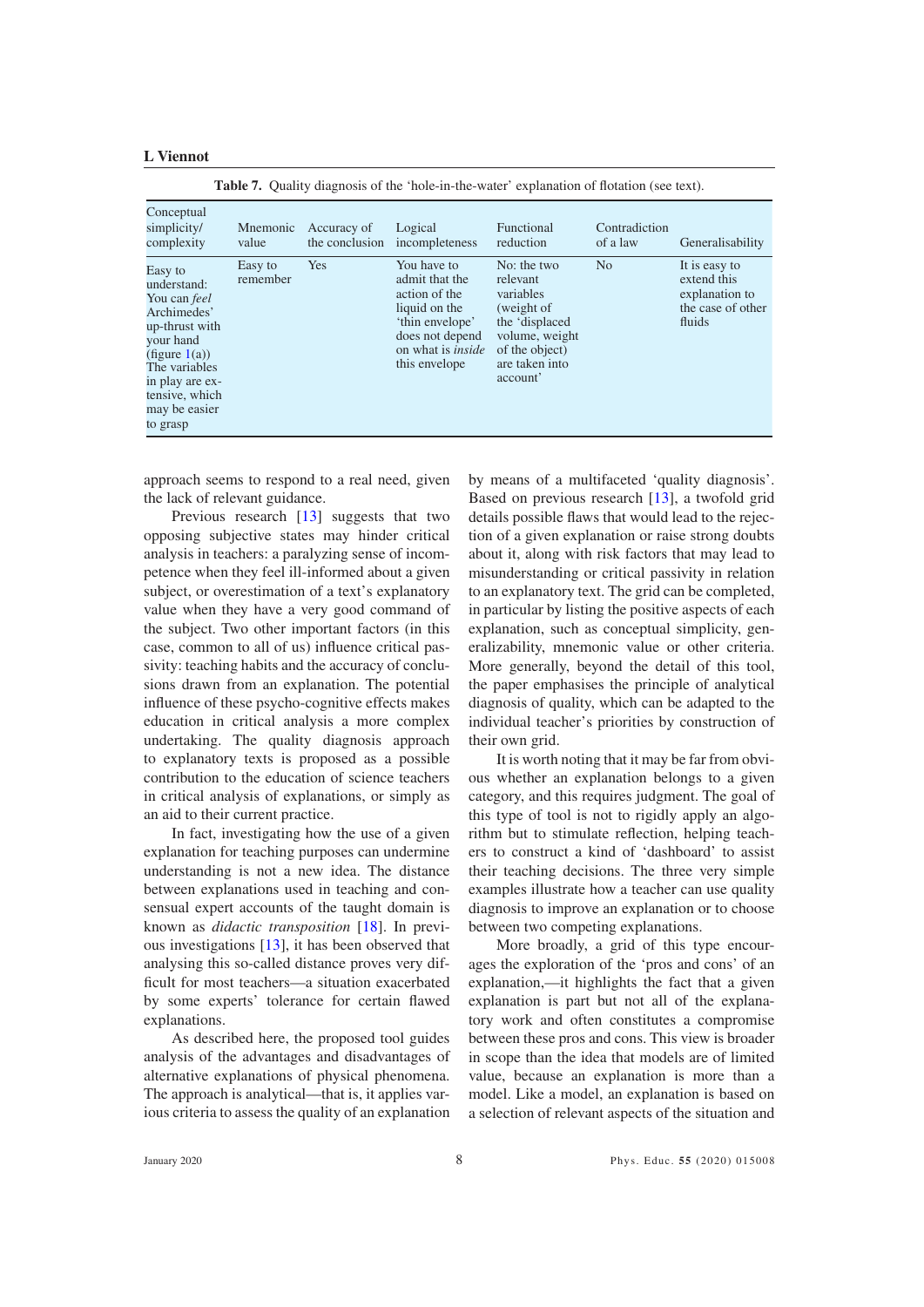on hypotheses; beyond that, however, an explanation consists of arguments that are logically organised. For instance, explaining radio-carbon dating without explaining why the atmosphere's  $(^{14}C/^{12}C)$  composition is stable over time is not a problem of inappropriate modelling but of incomplete argumentation [\[19](#page-10-6)].

In conclusion, it seems fruitful to promote the idea of *concept* and *critique* as the two 'legs' of progress in understanding physics; critique facilitates better understanding, and understanding facilitates critique. In this regard, the requisite actions are not immediately obvious and must be negotiated by teachers or educators, taking due account of audience, context and constraints. As in [\[15](#page-10-2)], these efforts must be supported by dedicated activities and practical tools. It therefore seems fruitful to integrate critical analysis in education at all levels, independent of any immediate requirement to solve a problem. For instance, inviting comparative critical analysis of more or less complete and/or satisfying texts would stimulate future teachers' personal search for understanding. To this end, they should be encouraged to reflect on the most immediate objections to a text (e.g. internal or external inconsistency, logical incompleteness) and on the risk factors that engender critical passivity (e.g. expert anaesthesia, undue focus on the accuracy of the conclusion). It is worth noting that the benefits of this type of intellectual activity are not confined to highly contestable texts; any solved exercise can be used to engage student teachers in quality diagnosis and perhaps testing of the conclusion's generality—for instance, by modifying one hypothesis to see what should be changed (see examples in  $([18],$  $([18],$  $([18],$  Chap 5)).

Existing evidence [[13](#page-9-12)] indicates that it is not unrealistic to pursue gradual psycho-cognitive evolution in the targeted populations, whether to reduce the prevalence of expert anaesthesia or to convince non-experts that they are entitled to expect explanatory texts to be comprehensible, and to express their frustration when an explanation is defective, even if they know very little about the topic in question. Focusing students and teachers on their responsibility to actively accept or reject received explanations would also help to enhance their self-confidence. It is reasonable to conclude that science education can be enhanced by ensuring a better balance between *concept* and *critique* as key components of intellectual activity.

# **ORCID iDs**

Laurence Viennot https://orcid.org/0000-0001-[9700-3686](https://orcid.org/0000-0001-9700-3686)

*Received 20 July 2019, in final form 4 September 2019 Accepted for publication 15 October 2019 <https://doi.org/10.1088/1361-6552/ab4f64>*

### <span id="page-9-0"></span>**References**

- [1] Bailin S and Siegel H 2003 Critical thinking *The Blackwell Guide to the Philosophy of Education* ed N Blake *et al* (Oxford: Blackwell) pp 181–3
- <span id="page-9-1"></span>[2] Redish E F and Hammer D 2009 Reinventing college physics for biologists: explicating an epistemological curriculum *Am. J. Phys.* **[77](https://doi.org/10.1119/1.3119150)** [629](https://doi.org/10.1119/1.3119150)
- <span id="page-9-2"></span>[3] European Commission 2015 Science education for responsible citizenship *Report EUR* 26893 EN chair H Hazelkorn, Brussels
- <span id="page-9-3"></span>[4] Erduran S and Jimenez-Aleixandre M P (ed) 2007 *Argumentation in Science Education Perspectives from Classroom-Based Research* (Dordrecht: Springer)
- <span id="page-9-4"></span>[5] Paul R W and Binker A J A 1990 Strategies: thirty-five dimensions of critical thinking *Critical Thinking: What Every Person Needs to Survive in a Rapidly Changing World* ed A J A Binker (Rohnert Park, CA: Sonoma State University Center for Critical Thinking and Moral Critique) pp 305–49
- <span id="page-9-5"></span>[6] Etkina E and Planinšič G 2015 Defining and developing 'critical thinking' through devising and testing multiple explanations of the same phenomenon *Phys. Teach.* **[53](https://doi.org/10.1119/1.4931014)** [432](https://doi.org/10.1119/1.4931014)
- <span id="page-9-6"></span>[7] Norris S and Phillips L 2003 How literacy in its fundamental sense is central to scientific literacy *Sci. Educ.* **[87](https://doi.org/10.1002/sce.10066)** [224](https://doi.org/10.1002/sce.10066)
- <span id="page-9-7"></span>[8] Viennot L 2006 Teaching rituals, and students' intellectual satisfaction *Phys. Educ.* **[41](https://doi.org/10.1088/0031-9120/41/5/004)** [400](https://doi.org/10.1088/0031-9120/41/5/004)
- <span id="page-9-8"></span>[9] Härtel H 1985 The electric circuit as a system *Aspects of Understanding Electricity* ed R Duit *et al* (Keil: Schmidt & Klaunig) pp 343–52
- <span id="page-9-9"></span>[10]Chabay R and Sherwood B 2006 Restructuring the introductory electricity and magnetism course *Am. J. Phys.* **[74](https://doi.org/10.1119/1.2165249)** [329](https://doi.org/10.1119/1.2165249)–[36](https://doi.org/10.1119/1.2165249)
- <span id="page-9-10"></span>[11]Slisko J 2006 Errores en los libros de texto de física: ¿cuáles son y por qué persisten tanto tiempo? *Sinectica* **27** 13–23
- <span id="page-9-11"></span>[12]Viennot L 2016 The persistence of teaching rituals *Phys. Educ.* **[51](https://doi.org/10.1088/0031-9120/51/3/030104)** [030104](https://doi.org/10.1088/0031-9120/51/3/030104)
- <span id="page-9-12"></span>[13]Viennot L and Décamp N 2018 Activation of a critical attitude in prospective teachers: from research investigations to guidelines for